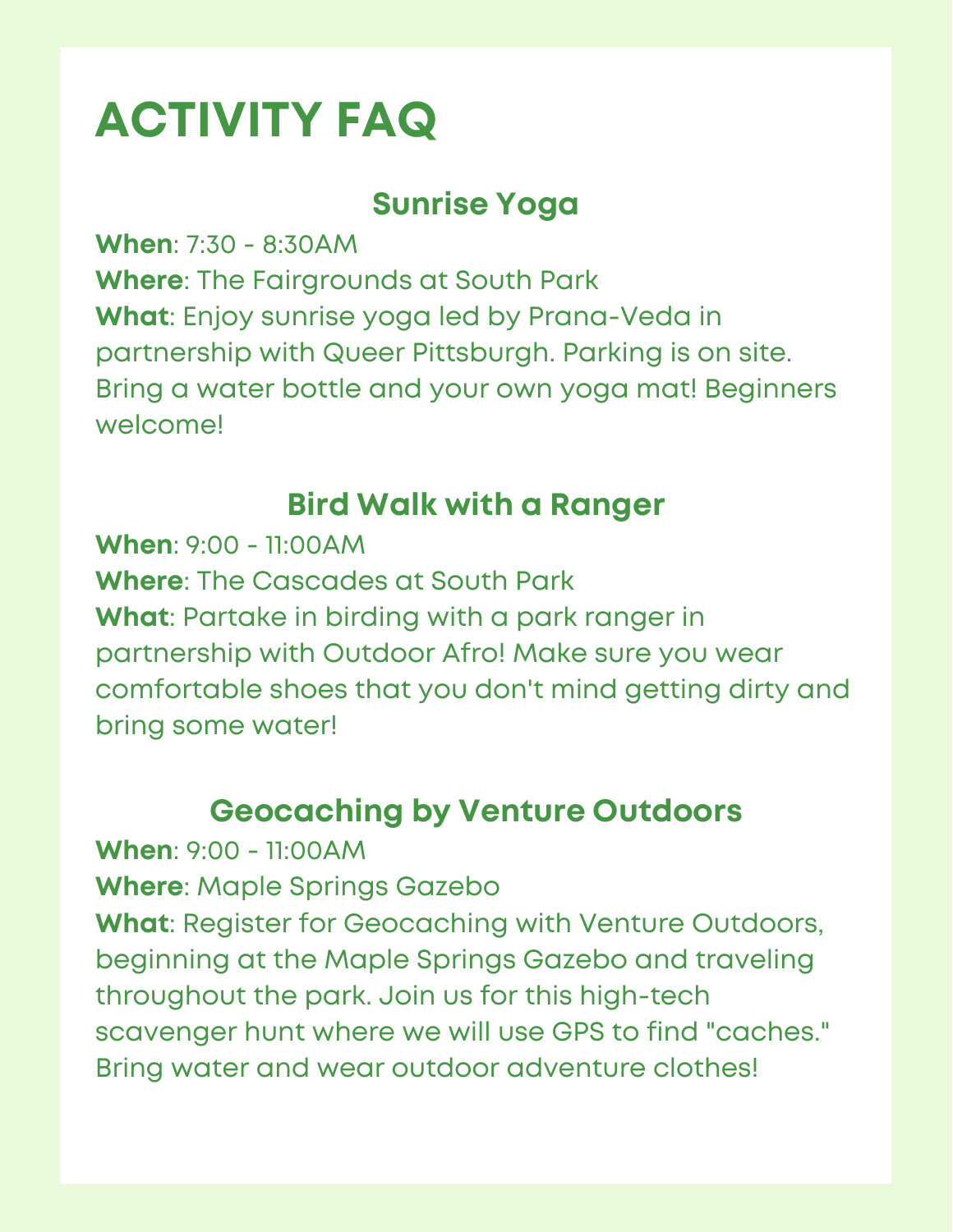# **Historical Hike with a Ranger**

**When**: 10:00AM - 12:00PM

**Where**: The Cascades at South Park

**What**: Join us for a historic hike with a park ranger. We will begin and finish at The Cascades. The hike will be about 1 mile and easy to moderate difficulty. Make sure you wear comfortable shoes that you don't mind getting dirty and bring some water!

## **Health Screenings by UPMC Health Plan**

**When**: 12:00 - 4:00PM

**Where**: South Park Fairgrounds

**What**: Register and stop by anytime during the hours listed above! UPMC Health Plan will be providing fun, family-friendly activities while offering various health screenings, including: blood pressure checks, BMI checks, biometric finger checks for glucose and cholesterol, and bone mass density scans.

#### **Cricket Clinic**

**When**: 12:30 - 2:30PM

**Where**: Edgebrook Field

**What**: Have you ever wanted to learn how to play cricket? Register for the Cricket Clinic with Pittsburgh Cricket League and stop by anytime during the hours listed above! Please bring water and athletic attire. All equipment will be provided.